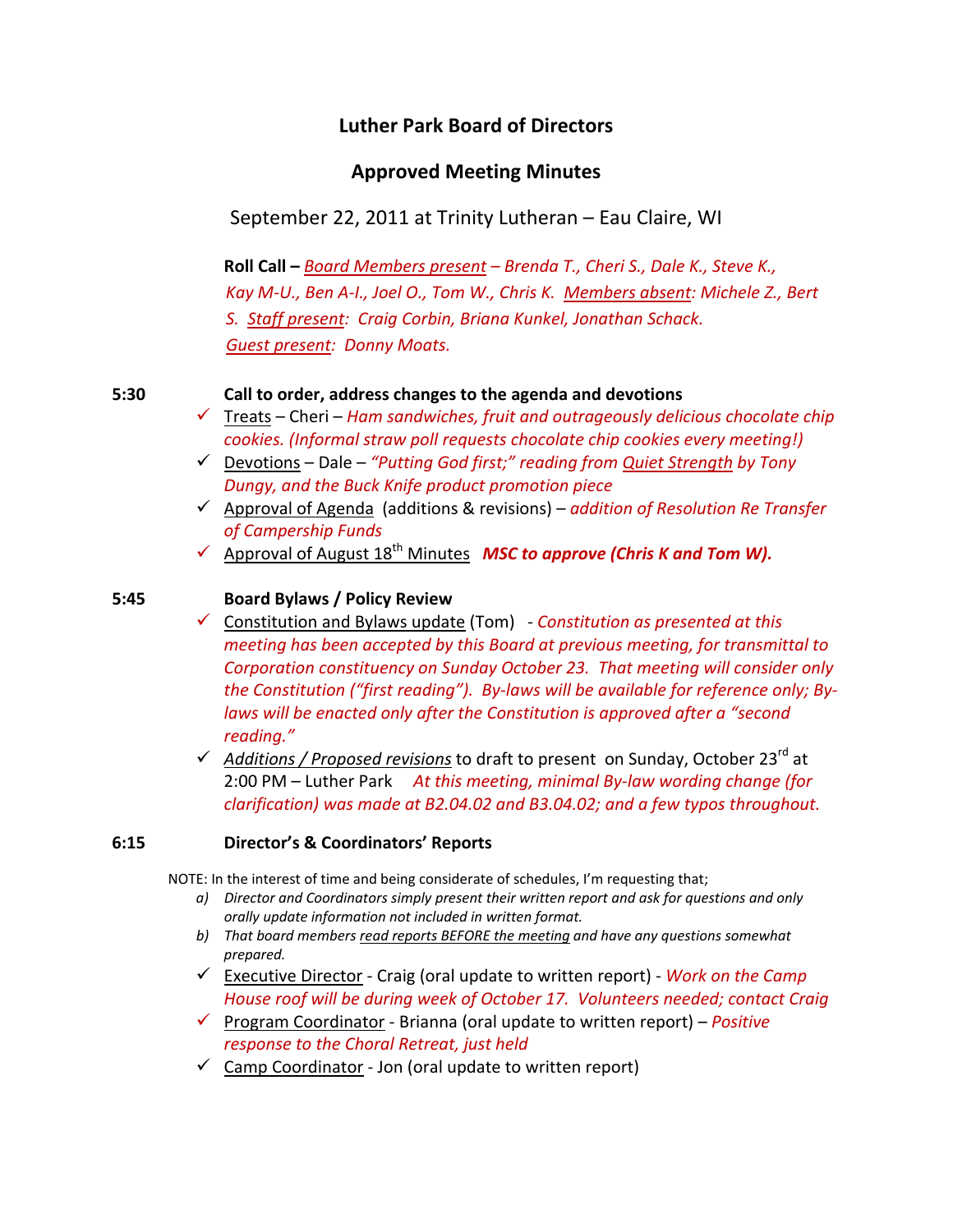### **6:45 Committee Reports**

- 9 Finance Committee *Brief update* and anything requiring Board action *Unpaid bills are running about \$48,000 at this time. Summer registrations, while up, were down against what was anticipated in budget for planning purposes.*
- $\checkmark$  Accept Financial Report -*MSC to Accept Finance Report as presented (Kay M‐U and Chris K).*

 Property Committee ‐ *Brief update* and anything requiring Board action – *Electrical upgrade in Dining Hall – bids are running \$3,650 to over \$9,000. Pool*  drain covers have had to be replaced at about \$200 per cover, and need yet to be  *certified by state inspectors. Donny Moats has recently volunteered for painting*  the pool and Jean assisted by going to town for donuts for the crew! Thanks  *again to the Moats and other volunteers for their time and commitment to Luther Park. A group from Big Drywood, Cadott (with Shane Mathison as lead) will be upgrading one room in Covenant on October 15. The Welcome*

- 9 *Center has required a furnace repair; done.MSC to accept the bid from Red Cedar, Inc. of \$3,650 for electrical up‐grade in Dining Hall (Dale K and Cheri S.)*
- $\checkmark$ 9 Program Committee ‐ *Brief update* and anything requiring Board action – *Outline of Committee tasks for the entire year has been developed. Currently looking at evaluation comments from the summer staff.*
- $\checkmark$  Executive Committee Update on Joint Exec. Meeting with Luther Point

## **7:15 Unfinished business**

- o *Strategic Planning* Update (Steve) *Full range discussion about Luther Park Vision and Strategic Planning. Comments heard: "A Vision is where you want to be in x number of years; a Mission Statement is what you are doing to get there." Steve K developed helpful flow charts to understand importance of developing a Vision. Group‐think came up with: A short‐term vision for 2012 would be 1) to establish connections and build partnership relationships with congregations, and 2) to assist congregations in becoming fully aware of this vision and these relationships.*
- o Personnel Policies Task Team (Steve & Ben) *no report*
- o Finances update on line of credit and anticipated expenses *Finance Committee Chair Brenda T and Craig Corbin will approach Sterling Bank for conversation about expanding and extending line‐of‐credit*
- o Development Task Team any potential action needed (Kay & Craig) *no report Major need for fundraising efforts this fall. – Discussion / Action?*